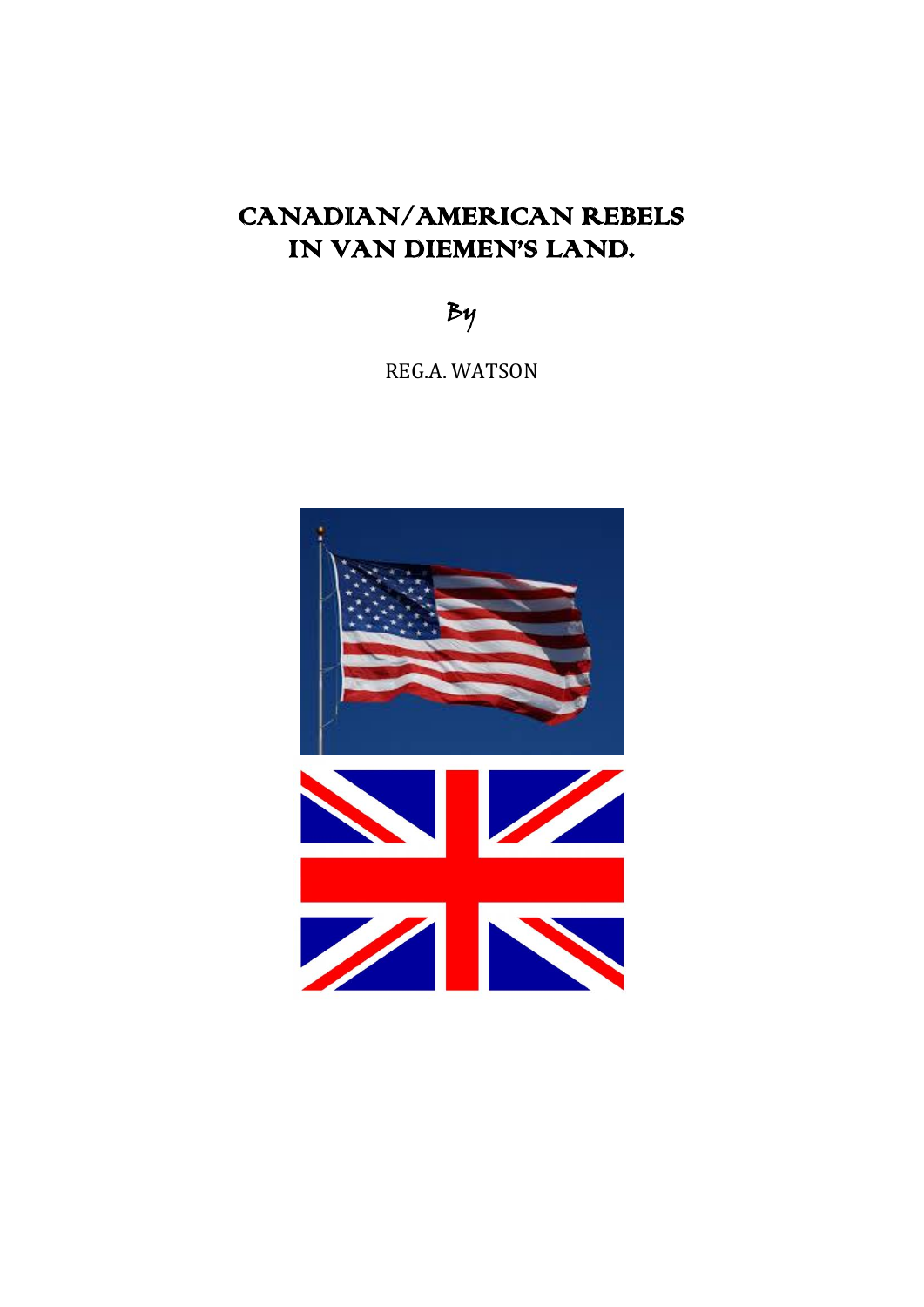### CANADIAN/AMERICAN REBELS IN VAN DIEMEN'S LAND. ©

(An Essay)

By

#### Reg. A. Watson WWW.REGWATSON.COM

#### THE REBELLION.

British North America (Canada) of the early nineteenth century was governed in two sections, Upper and Lower Canada. Most Canadians were staunchly loyal to Britain and to the Crown. Across the border lay the vibrant new nation of the United States. This nation, yet untorn by the civil war, was politically antagonistic towards the British north, even though two decades had passed since the 1812 war.

Canada received probably as many as 40,000 refugees from the U.S. after the 1776 War of Independence. These settlers had an intense dislike of anything south of the border. The majority of Canadians shared this view. Such a nation as the U.S. however, could not but influence some Canadians, particularly those with grievances or radical ideas.

People of Anglo-Celtic stock prominently settled Upper Canada, while in Lower Canada a large number of people from a French culture settled in Quebec.

Colonial governments up to the late 1830s ruled rigidly. Except for the Governor, all officers ruled for life. Generally speaking the system worked well, but there were, naturally enough, instances of injustice, corruption and inefficiency.

In Quebec whereas the majority of the population were French speaking, the English dominated the Executive Council and the Legislative Council, while the French dominated the Assembly. Obviously such a conflict of interest would result in confrontation.

This manifested itself in an armed rebellion, led by Louis Joseph Papineau. Our study, however, is not concerned with the Lower rebellion, but that of Upper Canada. The only interest this study has in it, is the way it influenced the upper one. There was, however, no other connection between the two, they being quite separate uprisings. (1)

By the mid 1830s, a number of non-loyalist Americans had settled in Upper Canada. Their interest and aims came in conflict with the establishment.

They were republicans in nature and many were Baptists, Methodists and Presbyterians who opposed the established Church of England. They cherished American institutions and ideas and because so, they were looked upon with suspicion by the rest of the loyal populations.

One man to take advantage of this tension was a Scot named William Lyon MacKenzie. This wiry, little man developed his rather radical political ideas by the writings of contemporary Scottish Whigs.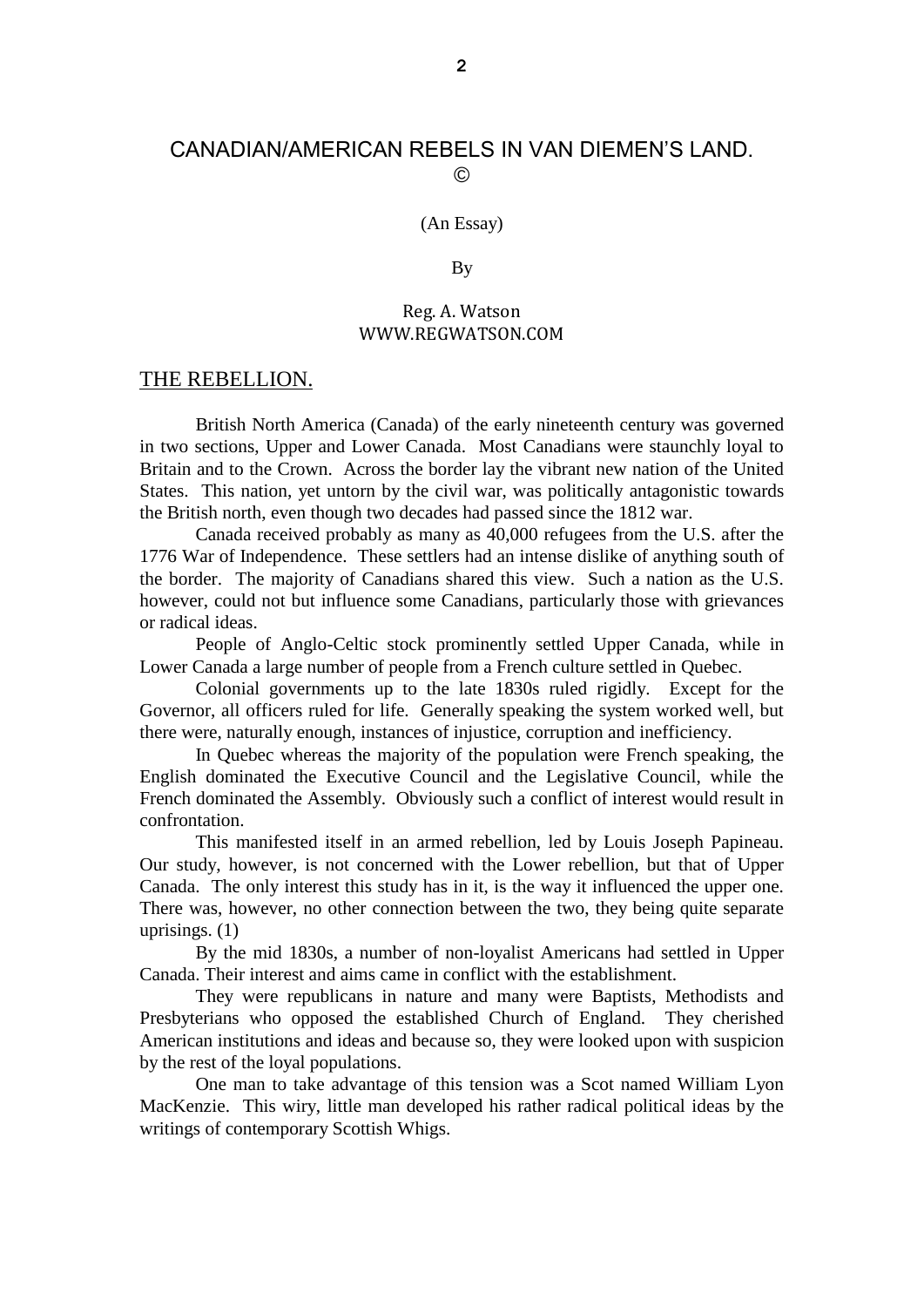

William Lyon MacKenzie

MacKenzie was born in 1795 in Dundee and migrated to Canada in 1820. MacKenzie's political fervour was supplemented by his strong Presbyterianism.

MacKenzie was anti-British and was influenced by the republic to the south of Canada. He founded a paper called the Colonial Advocate and because of its outspoken views became controversial. (2) MacKenzie was elected to the colonial assembly and in 1834 was elected the first mayor of the new city of Toronto.

MacKenzie, with a committee, sent to London a list of grievances on colonial rule. The home government took the report very seriously. Many back in Toronto, looked upon the report as disloyal and in the ensuring election of 1836, MacKenzie lost his seat.

Dissatisfied even more, he openly talked of rebellion and spoke before large crowds, mainly made up of rural folk who were feeling the effects of a severe depression.

The support that he received at these meetings, gave him a false impression of the over all backing. Somewhat misjudging the situation, he drafted a constitution on the lines of the U.S. Constitution.

By now Papineau's rebellion in the south was underway and this prompted McKenzie to do the same in the north.

It was a rebellion that was poorly planned poorly executed and lacked popular support.

MacKenzie planned to attack and hold Toronto with a force of about 500 men.

Francis Bond Head, historians have blamed Lt-Governor of Upper Canada for the rebellion because of his inability to cope with the situation.

Whether he was or wasn't is not our intention to judge, but we should mention that Head states that MacKenzie's "traitorous arrangements were of a minute nature that it would have been difficult even if I had to desired it, to have suppressed them." (3)

Head was recalled to England in disgrace. Fearing of his assassination by rebels, he disguised himself when making his way out of Canada. He was recognised, however, at a hotel he was staying at a place called Watertown, across the American border by a Hugh Scanlon. Regardless of his fears, his enemies did him no harm; they actually cheering and gleefully (if not mockingly) sent him on his way.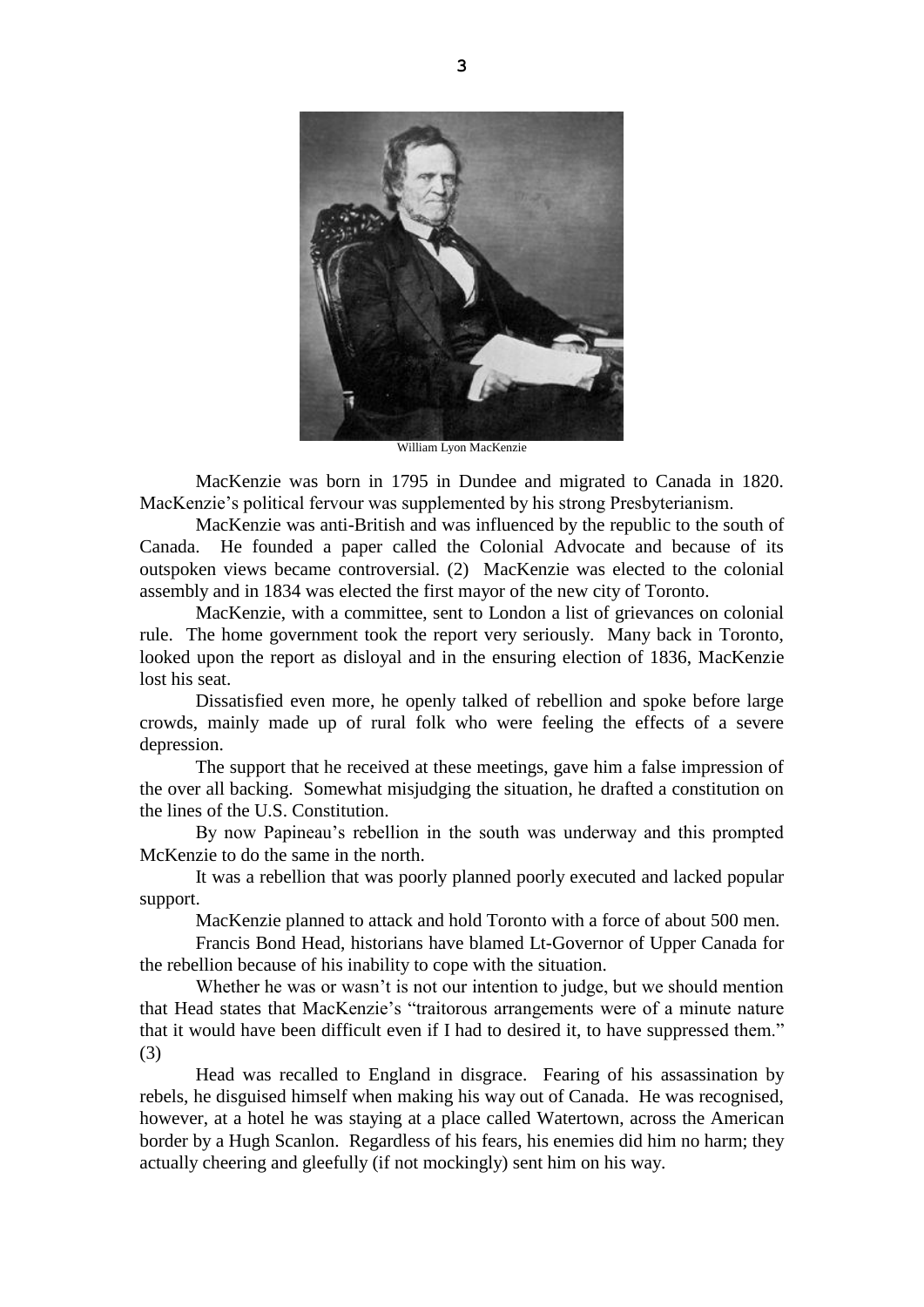MacKenzie went into action December 19th, 1837 by blocking the main road into the city. It must be remembered that the force at Head's disposal was only minimal.

Head in Toronto, learned of the danger when a Colonel Moody, escaped from the rebel's clutches and raced to the Lt-Governor to tell all. Head gave orders that the alarm bell be rung. Afterwards he dashed to the City Hall to mobilise the town's forces. He then ordered thirty volunteers to approach the rebels, not to attack but to observe.

According to Head, within a day he mustered 500 men. Before any further action, Head despatched two men to approach the rebels in an attempt to stop any bloodshed.

MacKenzie refused to listen, so on the Thursday, two days after, the militia with Head in charge, marched out to meet the rebels who were easily defeated.

The day after 2,000 loyal men flocked to the city to bolster Head's militia. It was all over for McKenzie.

MacKenzie fled across the border where he spent twelve years in exiles. He did return with some loyal supporters and with a number of sympathetic Americans to make several raids back into Canada. This strained the relationship between London and Washington, even though the U.S. Government did not approve of these incursions. (4)

In time, he became disillusioned with American politics and after he was pardoned in 1849, he returned to Canada and was elected to Parliament two years later. He died in Toronto in 1861.

Small though both insurrections were, they did serve to condemn the old system of government. The major result being that Canada should unite by an Act of Parliament in 1840.

Whereas MacKenzie fled to the United States, some of his fellow rebels were not that lucky. Many were arrested and were hung. Others had their death sentences commuted to transportation. A number were captured after the Battle of Windmill Point. It was here that William Gates took possession of the site, but loyalist soldiers charged with bayonets fixed after the rebels being bombarded by cannon. Gates managed to flee but in the process was hit on the head by a blackman, knocking him unconscious. One hundred and fifty two others were captured with him. They were handcuffed and taken in hand. In the end 93 Canadian and American, but mainly American, were transported as convicts to that place of penal servitude, Van Diemen's Land. Not all the 93 were sent for political purposes. Horace Cooley, for instance was transported for burglary; Jon McManagall for murder and was Jon Dean. Others like William Highland, were sent for desertion.

There were also previous ship arrivals (*Marquis of Hastings* 18/July 1839 & *Canton* 12 Jan 1840) that also brought Canadians to our shore as prisoners. However, a number of these were because of desertion. Then back in April 1st 1838, the vessel Moffatt dropped 23 Canadians, but these mainly were for, again, desertion.

Thus the full total of arrivals from Canada was 145, but as noted, not all for political purposes. This distinction should be made clear when the episode is recounted.

The Statistics then are interesting; of the American prisoners, 86 were for political offences. There was one civil offence. Of the Anglo-Canadians, seven were for political reasons, 46 for desertion and five for civil offences.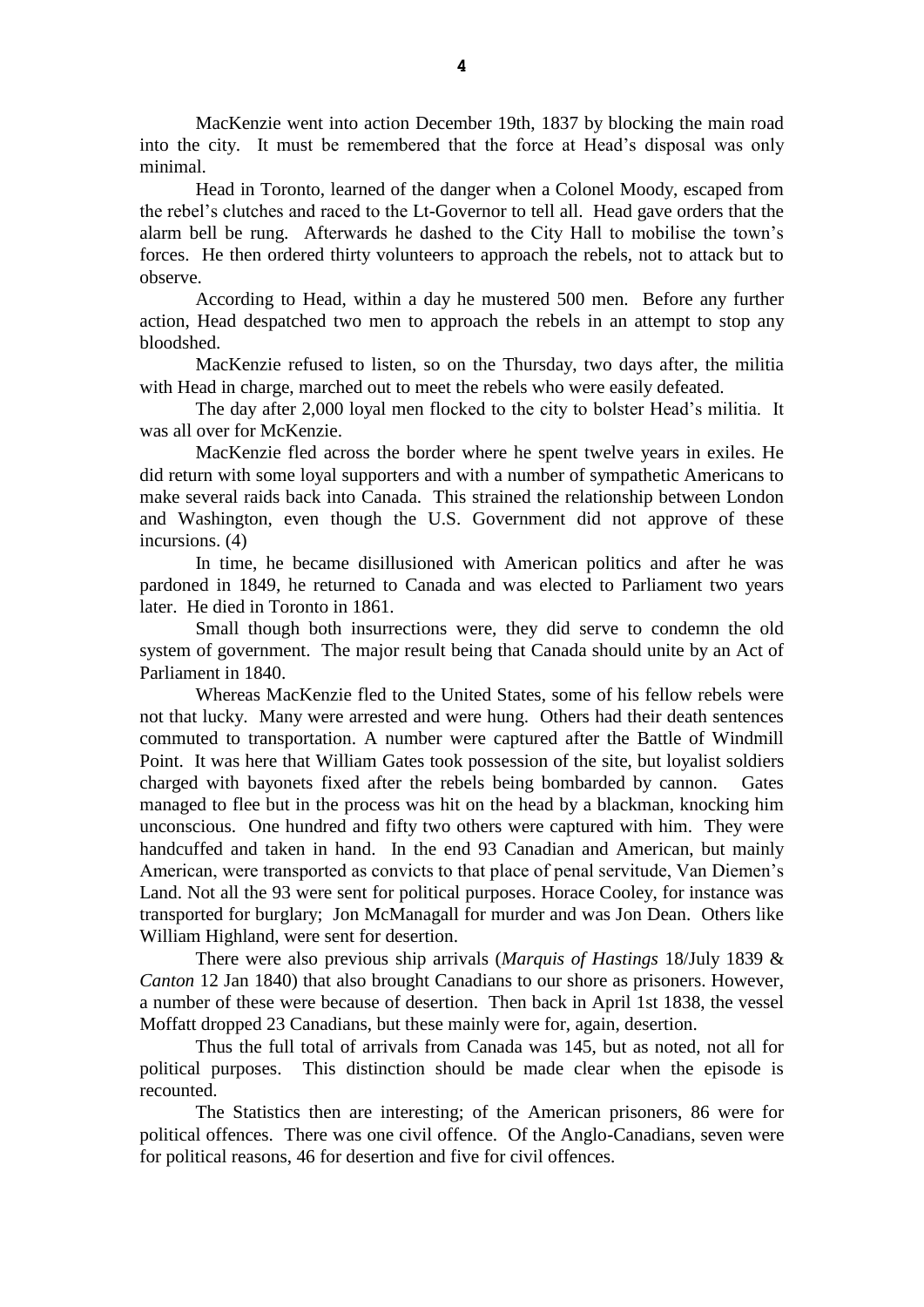On the 12th February 1840 the rebels arrived on the HMS Buffalo, a three decked frigate, on which conditions were bad. It was an aged warship mostly used to carry troops and supplies. Also it was used to transport convicts. The vessel was soon after wrecked off New Zealand. Aboard was Daniel Heustis.

Before disembarking, it is interesting to note that George Augustus Arthur; just recently Lt-Governor of Van Diemen's Land replaced Lt-Governor Head as administrator of Upper Canada.

William Gates, another Canadian transportee, describes Arthur as "notorious for his tyranny". (5) This is perhaps being unfair so perhaps at this stage we should quote a past historian who said of Arthur, "Indeed by the standards of his time, he was a humane man." (6)

It was true that during his time as Lt-Governor of Van Diemen's Land (VDL), Arthur saw more than 20,000 convicts arrive during his twelve years of office. Yet he implemented improvement for their welfare and though he was a disciplinarian, Port Arthur on the Tasman Peninsular was perhaps one of the most advanced penal settlements in the British Empire at that time.

In his new capacity as Lt-Governor for Upper Canada, Arthur took a personal interest in the rebels. He had little time for disloyalty and held these convicts in contempt. Yet Arthur's administration was with the civil population and not governing convicts. Naturally, however, he carried a great deal of influence.

He personally met some of the rebels at Fort Henry, Toronto.

According to William Gates, Arthur enquired of his part in the recent rebellion, as he did with the others then present.

It should be stated that contrary to general belief Arthur did his best to restrain the amount of hangings and indeed in a letter to Lord Glenelg, the Colonial Secretary, he expressed a desire to issue a free pardon to a number of those being transported to VDL, but he believe public feeling in Upper Canada did not approve.

One who arrived on the *Canton*, James Gemmell, who made a statement on Arthur, declaring that, "Sir George Arthur promised to obtain my liberty. I was the only one of my family that joined the rebellion and I should have got my liberty had the Rebellion not broke out again."

Gremmell's behaviour on board the *Canton* and whilst in VDL was stated as "good". Although he gained his ticket-of-leave  $27<sup>th</sup>$  January 1842, he made his escape in an American Whaler, as did others such as Benjamin Wait and Samuel Chandler. Previous escape attempts of Gremmell are told in Linus Wilson Miller's "*Notes of an Exile to Van Diemen's Land*".

Gemmell's life post VDL is quite fascinating at one time becoming a Mormon and on intimate terms with Bringham Young. He gave evidence into the Moutain Meadow Massacre.\*

Heustis with the others were conveyed to Quebec and were placed aboard *HMS Buffalo* under the command of Captain Wood. On September 28, 1839 it hoisted sail and departed.

#### VAN DIEMEN'S LAND IN THE LATE 1830s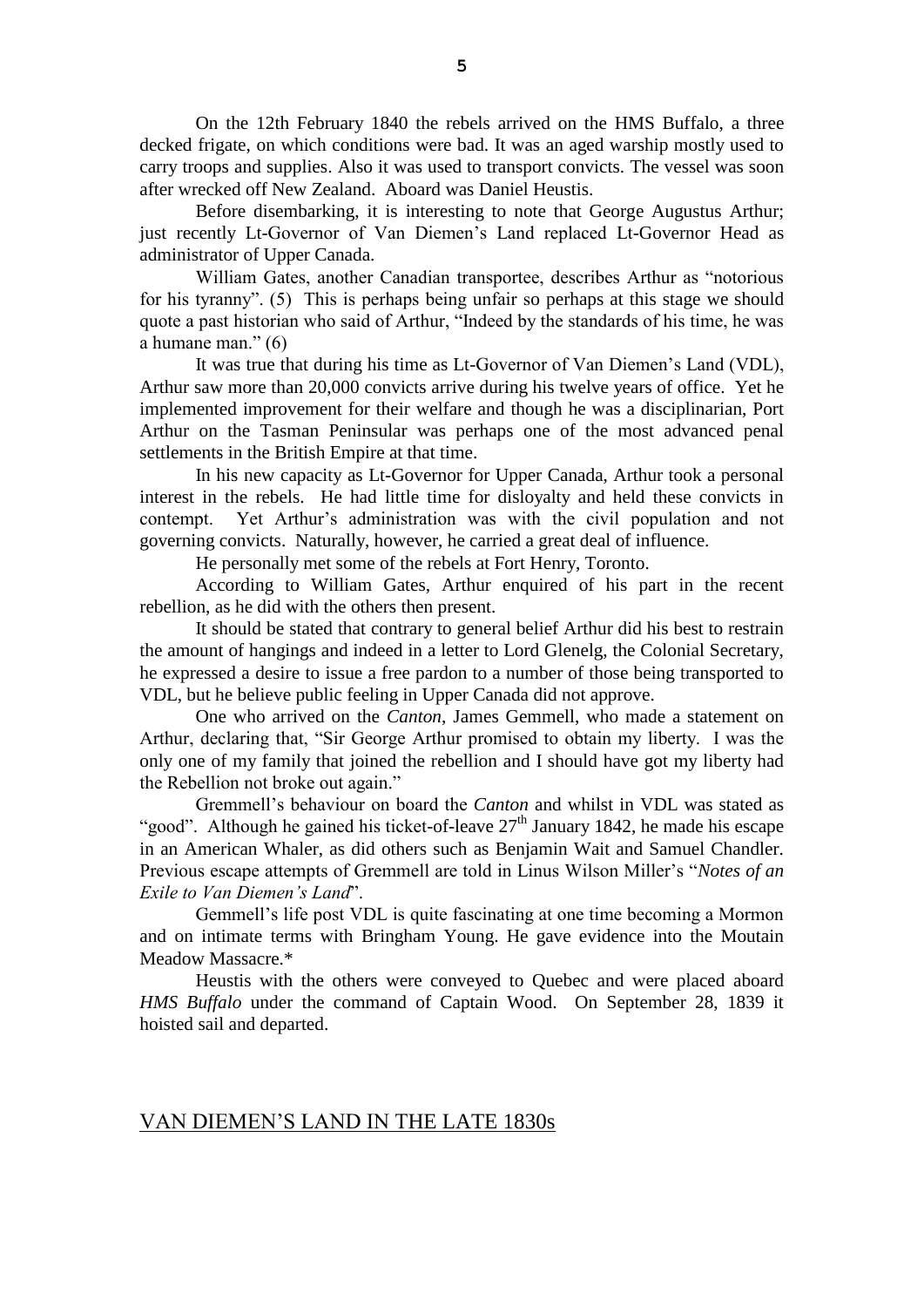

Sir John Franklin

The island to which the 92 - one died during the trip - were being sent to was under the jurisdiction of Sir John Franklin. VDL was still very much a penal isle, but after the unpopular George Arthur, Franklin was welcomed by cheering crowds. Franklin promoted free emigration with extensive land sales and proposed to devote 60,000 pounds to bring working families from Great Britain. He believed that large free emigration and the eventual stop to convict transportation would bring VDL permanent prosperity.

That, however, would be some years off and a great deal of his time was spent administrating the convict settlement. Lady Franklin took a great deal of interest; some would say interference, in public affairs. This in itself caused some dissatisfaction with his government as Lady Franklin, a strong will person with a "male intellect" (7) tended to let it be known she wanted her say.

However, the frank and human attributes of Sir John won the support of settlers and the colony was reasonably well managed. It was at this stage that settlers began to visualise a bright future, free of convict transportation. Already such a thought was being openly expressed.

One year after Franklin's arrival he had the business of the Legislative Council opened to the public. The colony's population was about 45,000 and it was during Franklin's term that Hobart was made a city in 1842, and he was to oversee the first census count in 1841.

In 1840, convict transportation ceased for New South Wales, but it was still very much the way of life for VDL and would be for another twelve years.

#### **THE EXILES ARRIVE.**

After a 16,000 mile voyage the *Buffalo* anchored in Hobart Town harbour. The only place the ship stopped was Rio Janeiro where it lay for four days.

The prisoners were unaware of their exact destination, knowing only, that it was either Sydney or Hobart. Many because of the boisterous passage took ill and one, Asa Priest, died. Fellow convict, William Gates, said that Priest died not from disease, but from a broken heart having left behind a wife and six children.

Since leaving Rio, no land was seen and it was only the information casually conveyed by a sentry that they knew they were heading towards Hobart.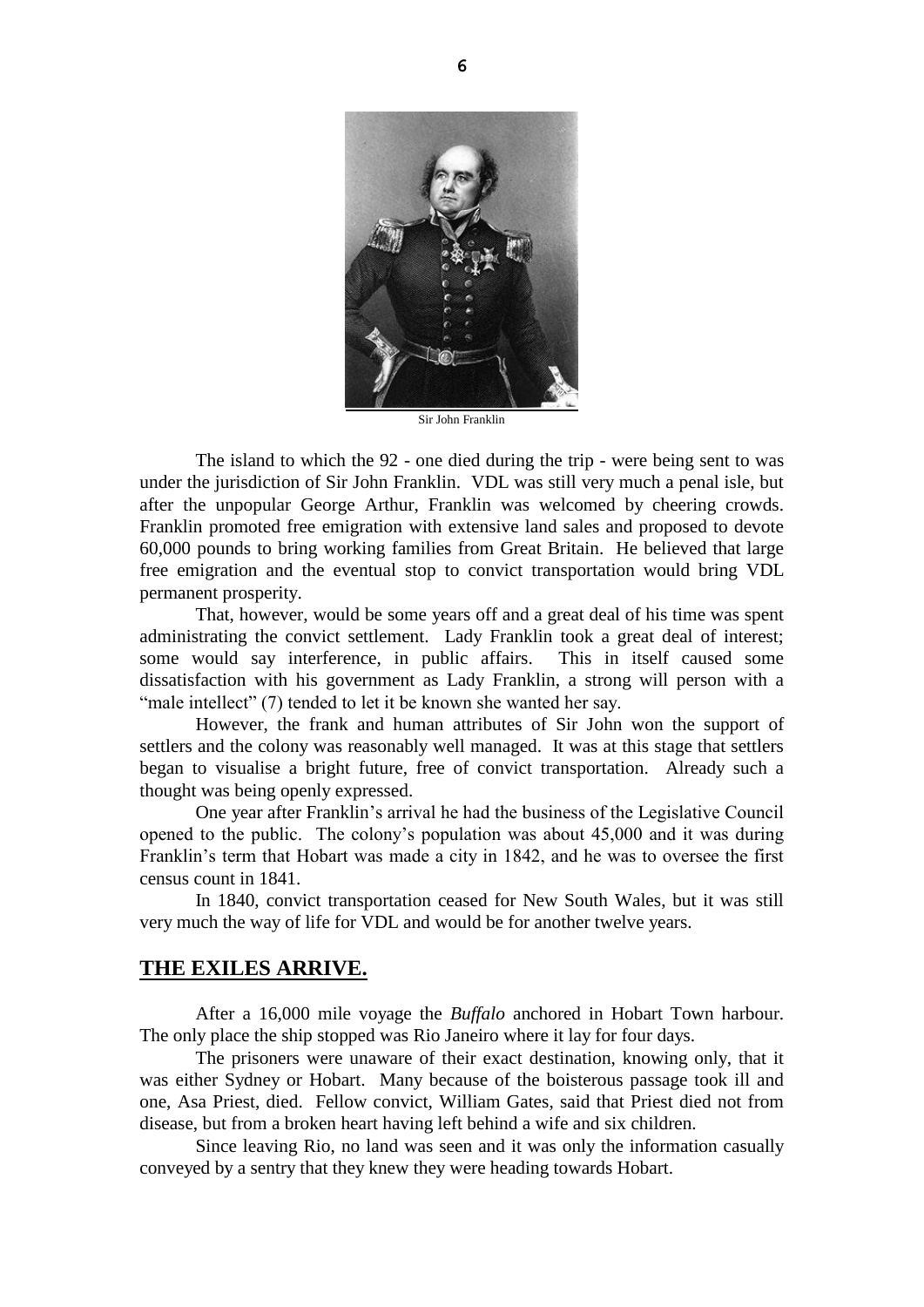It was somewhat of a relief to know the place of the disembarkation and to be off the ship which they had been on for some months. The arrival was not welcomed. The newspaper Hobart Town Advertiser reported: "*These men are a body ofAmericans of the lowest order, many of whom have been convicted of offences against the laws of their own country and are now under conviction not merely of a political offence, but also of the most atrocious acts of wanton robbery arson and murder.*" (21<sup>st</sup> Feb. 1840).

Soon after the ship anchored, February 12th 1840, it was visited by the General Superintendent of Convict, William Gunn, and each were asked pertinent questions, such as name, trade, religion, age, parent's name.

One of the exiles, Linus Miller recorded: "On the following morning the work of initiation into the mysteries of a penal colony commenced. William Gunn Esq., Principal Superintendent of Convicts, accompanied by several subordinates, all of whom affected importance, took possession of the cabin. Proclamation was made that every prisoner should instantly make his appearance at the cabin door when called, upon penalty of "severe punishment". The men were summoned in alphabetical order, and in due course my own turn came."

Linus Miller was a tall, handsome youth of about twenty years. He came from a well-to-do family from Rochester, New York. He was well educated, having studied law. He saw it as his destiny to help the Canadians to gain their freedom, but while doing saw, he termed black Canadians as "niggers" – little more than animals. At his trial (July 14 1838) he called the magistrate "unfit for his business". This brash young American defended himself well, but later chose to be represented by a lawyer. Nonetheless, a verdict of "guilty" was proclaimed and he was sent to Fort Henry then on to Quebec City.

William (Billy) Gates takes up the story: "We had been escorted to shore in a large boat, something like a scow propelled by oars. On shore we were received by a number of her queenship's most dutiful minions, wearing blue runabouts, with a badge on one arm and carrying a bludgeon in the other hand, an insignia of their office – the constableship…We had gone but a sort distance when we passed four scaffolds upon which as many men were just about to be executed! And little further along, beyond the town, we passed a gang of criminals – some two hundred in number – working the road in heavy chains; and yet a little further along another gang, without the chains…Our march continued till we arrived at Sandy Bay station, a mile and a half, or such a matter, from the town."

William Gates was another brash American. While being a religious fellow he despised British royalty and joined the Canadian rebellion when he was 22 years old. He wrote: "We had full confidence in our cause as a just and noble one. We believed we were about to do our neighbours a deed of charity, such as the golden rule inculcates when it teaches us to do to our fellows as we would they should do to us." – whether the majority of Canadians wanted it or not!

Their coming to Hobart Town had attracted a large crowd and upon leaving the vessel, Heustis and companions were marched by escort through the streets of Hobart. Any laggers were readily dealt with.

"Come on you bloody crawlers, you'll have to walk faster than this tomorrow, with a cart full of stone, my bloody oath you will, come along there, you are not quite as smart now as when you was in Canada shooting the Queen's loyal subjects, with your Yankee rifle, you've got no rifle here, but you'll find plenty of cart and stone," so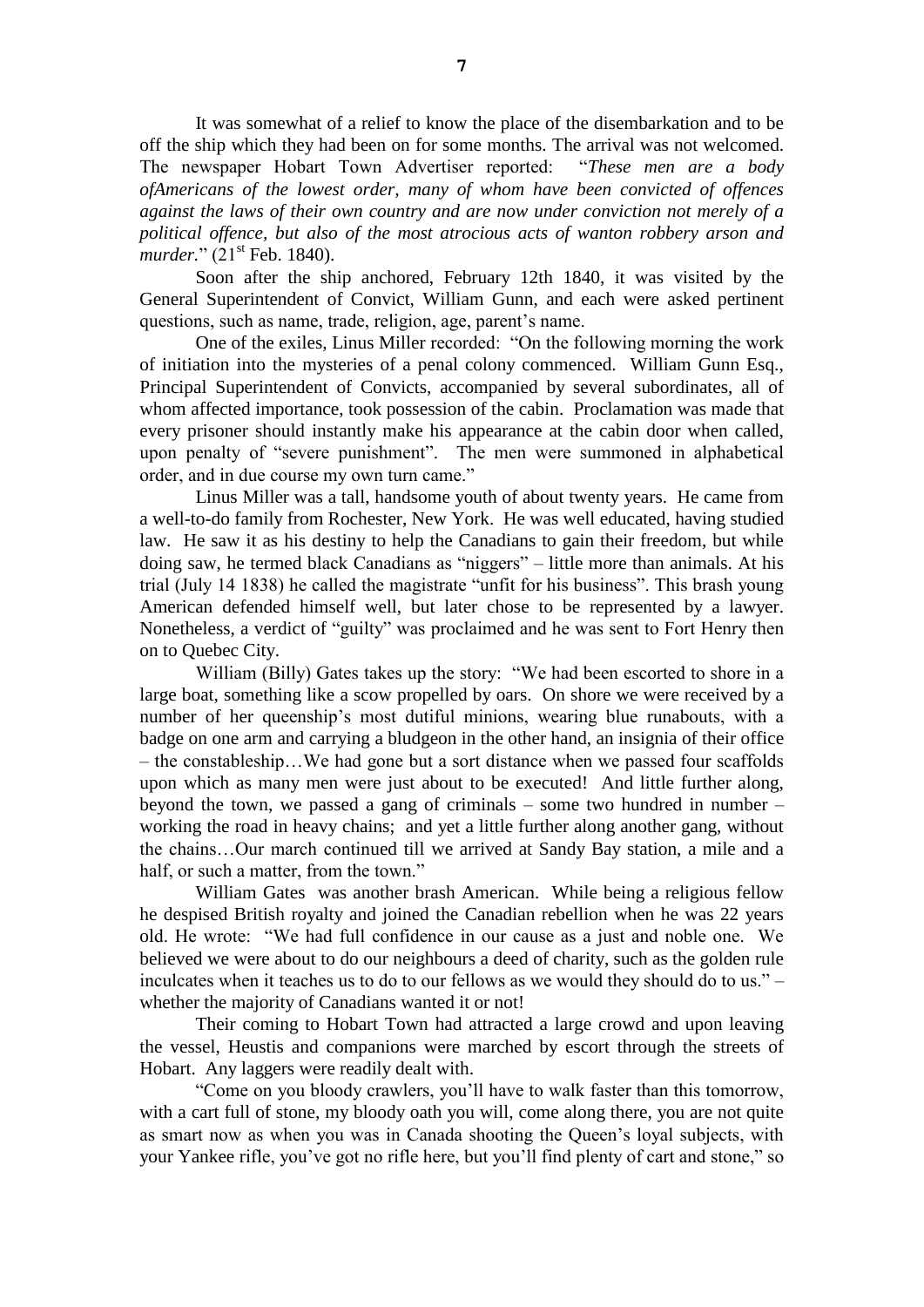called a guard, and according to fellow Canadian convict, Robert Marsh, the caller was a Yankee sailor.

As they marched they passed four scaffolds prepared for executions, finally arriving at the Sandy Bay station, two miles from the city approximately where Wrest Point Casino is now situated. There they were sent to work on the roads and had changed their clothing for convict garb. They were joined by another ten who arrived earlier.

The Sandy Bay station consisted of ten heavily guarded huts. Work was hard and only Sunday was the day free from labour. Williams Gate's chore was hauling a heavy cart, six feet long by 4 and a half feet wide by two feet deep, loaded with rocks or dirt. He was of a team of four men attached to the cart by leather yokes and the daily quota was ten loads. They hauled up to twenty miles a day.

The following day, they were visited by the Lt Governor, Sir John Franklin and were paraded before him.

Franklin in addressing Linus Miller, supposedly said to him: "So much the worse; so much the worse. Not satisfied with being a republican yourself, you must strive to make others so. You had no interest in the country; you had therefore no business with the affairs of your neighbours. What! Attempt to set up your institutions in Canada! Stir up treason and rebellion in your own! – violate not only the laws of your own country, but those of England! You are an extremely bad man. I cannot conceive how any man could be so desperate, so depraved. How merciful her Majesty was to spare your life! Hanging would have been too good for you! – Sympathiser! Bad man! Very bad man."

Heustis wrote: "He rides back and forth along the line, like a general reviewing his troops, two or three times, as last he halts about the centre, takes a long breath, draws himself up, making the great mass of corruption and wind, appear as consequential as possible, all eyes were upon him, expecting when he opened his mouth to hear something resembling the report of artillery or of the thunder, for he was as big as a large thunder cloud and being Her Gracious Majesty's representative and with all a glutton, for we were informed that he devoured sheep each meal" (8)

The rest of the narrative is humorous reading. Heustis writes very sarcastically, which was perhaps unfair to Franklin, who was a very humane man, but understandable.

The station at Sandy Bay consisted of ten heavily guarded huts, under the command of a fellow called Skeane and their overseer was Thomas Hewit(t), described by Heustis as a "convict felon".

Work was hard with only Sunday was free from labour. William Gate's chore was hauling a heavy cart, six feet long by four and a half feet wide by two feet deep, loaded with rocks or dirt. He one of a team of four men attached to the cart by leather yokes and the daily quote was ten loads. They hauled the cart up to twenty miles day. Over the next few months they tackled their chores and by all accounts there was never any let up. Hewit proved to be a hard man and four, William Reynolds, Jacob Paddock, Horace Cooley and Michael Murray, attempted to escape. They were soon recaptured, tried and sent to Port Arthur on the Tasman Peninsular, for two years. One of their lot, Lysander Curtis, died having been denied suitable medical supervision when ill.

Samuel Snow described their lot: "Our employment consisted of levelling DOWN hills and levelling UP valleys, breaking stone and drawing them in hand carts to where they were wanted, for making and mending McAdamised roads."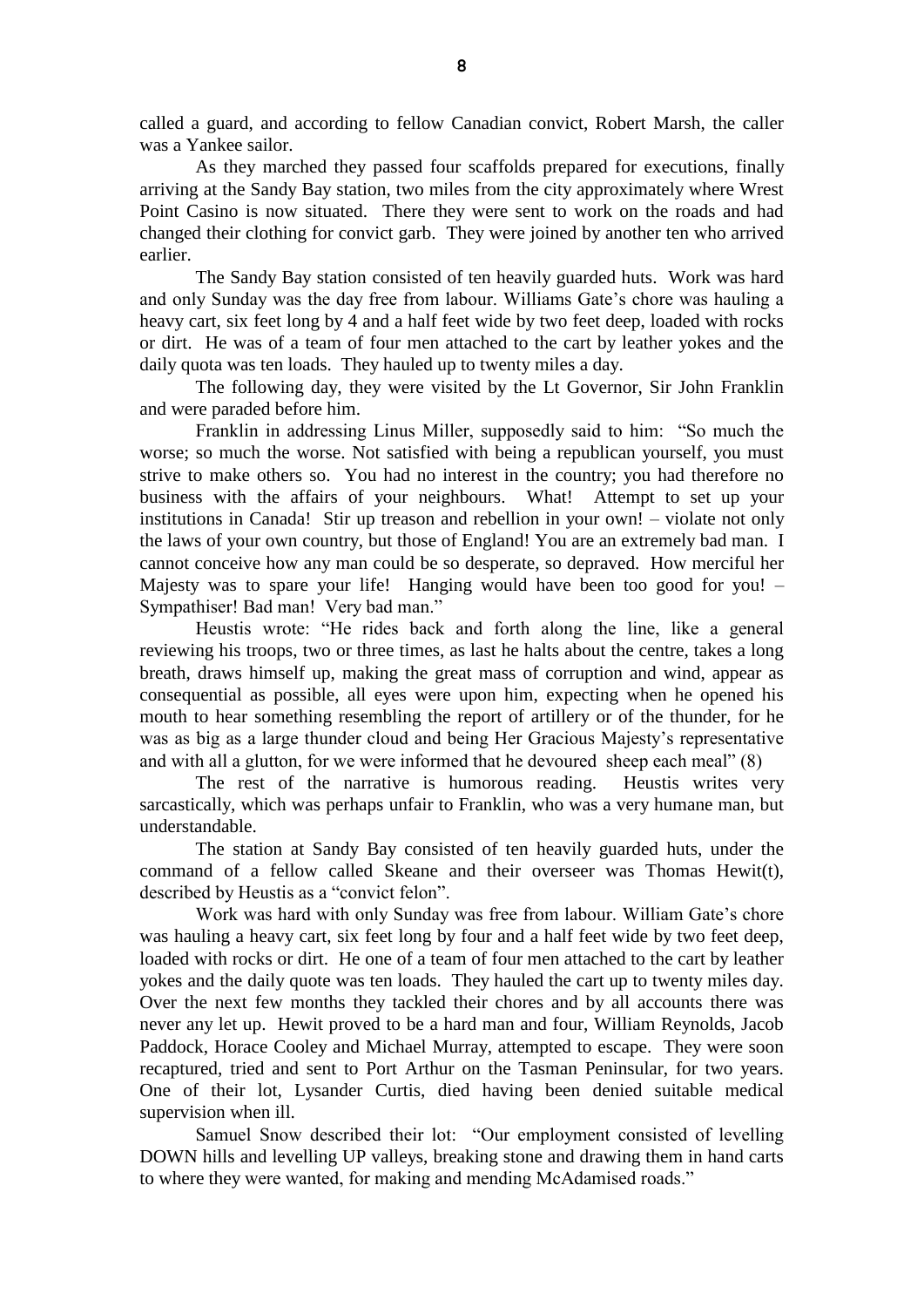On the Sabbath they were marched to Hobart Town for church. The majority were not of the Church of England persuasion and hated being forced to partake in the church's ritual. On the way to the church the troop was constantly the focus of attention. Many of the bystanders took the opportunity to hurl abuse at the rebels.

On one occasion, for refusing to work, Heustis and ten other colleagues were confined to their cells for twenty four hours. When they appeared before a magistrate, they were sentenced to seven days solitary confinement on bread and water. Afterwards they were sent back to work.

Soon another fatality occurred with the death of William Nottage who died while rocks were being blastered.

Most of the rebels were not hardened criminals and were from reasonably well-to-do well families. Hard, relentless labour soon took its effect with severe blisters on hands and sore and bloody feet. By now their condition took a turn for the worse with the coming of the harsh southern Tasmanian winter. They were then marched to Lovely Banks station, "but" writes Heustis, "it proved anything but lovely."

William Gates was to write about their transferral to Lovely Banks: "Three days' rations were allowed us, which, with our cup and plate, were rolled up in our blankets that swarmed with fleas, and slung over our backs. Escorted by a company of soldiers and constables, were started for some place toward the interior. We were told that our destination was for another part o the road, where the work was lighter and consequently easier and where we should enjoy greater privileges."

Lovely Banks was about 40 miles north of Hobart on the midland Highway. Their task was even harder than at Sandy Bay having to be up at dawn and working until sunrise. William Gates writes that Branberson, the Superintend and Tom King the Overseer were worse than Skeane and Hewit. Gates states of their time at Lovely Banks:

"Hiram Loop, for refusing to labour without shoes was shut up in a loathsome cell for several days and fed on bread and water! Many were sick, some of who were thrust into the cells for not performing the cruel tasks required by the overseers. No matter how stormy the weather might be, we had to do our day's work. Finding it difficult to drive us as hard as they wished, our taskmasters began to threaten us with the cat-o'-nine-tails; but we assured them we would all fight till death before that ignominious punishment should be inflicted on any of our party, it was not attempted. We had no fires to warm ourselves by, or to dry out our wet garments. Wet and cold we went to bed, and in the morning I have repeatedly found my body and limbs so benumbed and stiff, in consequence of hard labour and exposure, that I could scarcely raise myself up. And yet I enjoyed better health than many others. The horrors of such a life, mortal pen is inadequate to describe."

According to Daniel Heustis even though the weather was "disagreeable" their clothes were in tatters and were forced to labour without shoes. This was clearly a breach of convict requirement, but the citizens and authorities held the rebels in contempt alike. They were forced to work on a rock pile and drag loaded carts two miles five times a day. Only Sundays were their days off. Usually many Van Diemenonians sympathised with the plight of the convict and sympathised with the Irish exiles, who arrived nearly ten years later, but Yankees and Yankee republicanism was generally viewed with disgust.

Tom King, the overseer, had a special hate for Heustis, overloading his burrow to such an extent that he could not wheel it. Heustis complained to the magistrate,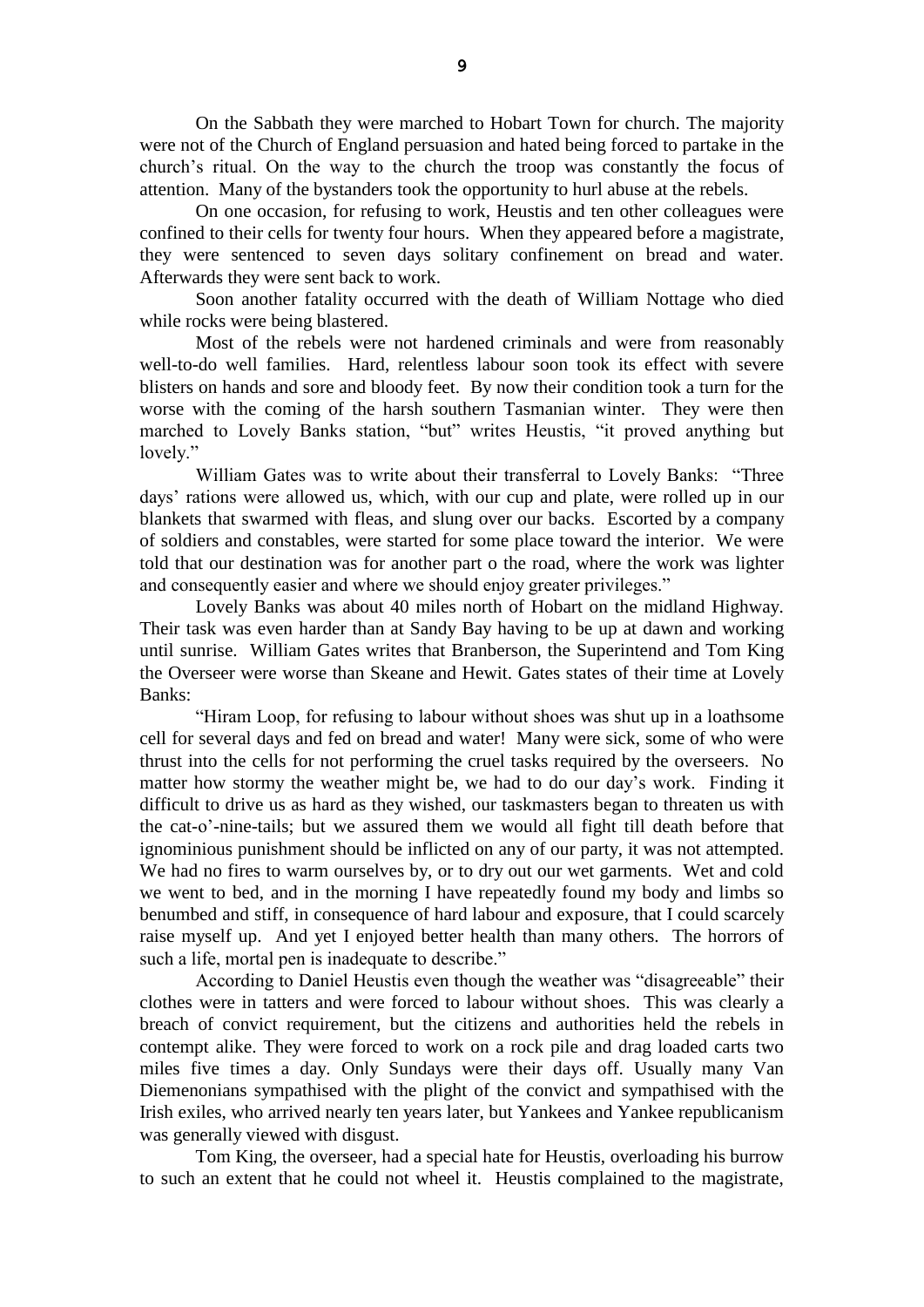Major Ainsworth. King in returned informed the magistrate a long list of complaints against Heustis who naturally denied them.

Heustis' health had deteriorated substantially. The doctor upon a medical inspection informed the magistrate of the truth of his claims. The magistrate reprimanded King and ordered him to put Heustis "at light work".

After suffering much from the cold and dampness the convicts were moved back south twenty miles to Green Ponds (Kempton). The new superintendent was Bobby Nutman, and although he had a bad reputation, he treated the rebels with humanity. Upon hearing this, Franklin had him replaced with a man called Wright, after a John Pooke was used as a temporary 'fill-in'. Wright served Franklin well, but against the rules, Wright kept poultry and a certain amount of stock. He also drew upon the convict's rations to supplement his own. Upon complaints about his brutality and the exposure of his corruption, Franklin eventually dismissed him.

After they had been 14 months in the colony, Sir John Franklin visited the rebels and warned them against any further attempted escapes. "I have given them orders (soldiers and constable) to shoot you down like wild beasts, if you should take to the bush; depend upon it, if you should attempt it, not a man of you will escape." (Heustis).

On the 14th May 1841, they left Green Ponds for Bridgewater and for the first time were housed together with about 300 other convicts.

They were all employed building a bridge across the River Derwent for which they had to quarry and cart the stone. The rebel convicts had little affinity with the other convicts, being described by Heustis as "vile" .However, it must be said that at no time were exiles subjected to corporal punishment.

A nephew of George Arthur, called Mason, was magistrate in the area and took an instant dislike to the rebels. Eight of them took off, but were unsuccessful in the escape.

In consequence the remaining was divided into units of six and were dispersed. Heustis, with 21 others, were sent to Browns River (Kingborough, just south of Hobart). It was in this locality that Heustis witnessed his first flogging. (9)

At Browns River, Heustis had to assist in building by cutting logs in the bush and transporting them upon their shoulders to the site. Marsh described the conveniences for flogging "at this Station, were in a high state of perfection. A portion of the time, these floggings took place as often as five mornings in a week and the number of culprits thus doomed to ignominious punishment, varied from one to ten."

Unwilling to live with ordinary convicts, Heustis' unit received permission to build themselves a separate hut to live in. This request was granted. However, within a few days after completion, their quarters were taken over by the soldiers.

Stealing was another major problem at Brown's River, besides absconding. Marsh said that it was impossible for the convicts to live without stealing. The convicts would frequently climb out of their huts through the chimney without being seen by the watchmen and then steal potatoes. If caught of course they would incur a heavy flogging plus three months hard punishment in irons

On the 16th February 1842, their two years probation expired and they were given a "ticket-of-leave". This allowed them relative freedom. They were not, however, allowed to wander from an allotted district.

This pleasing news was dampened when they realised they were completely destitute. On approaching William Gunn, the General Superintendent of Convicts,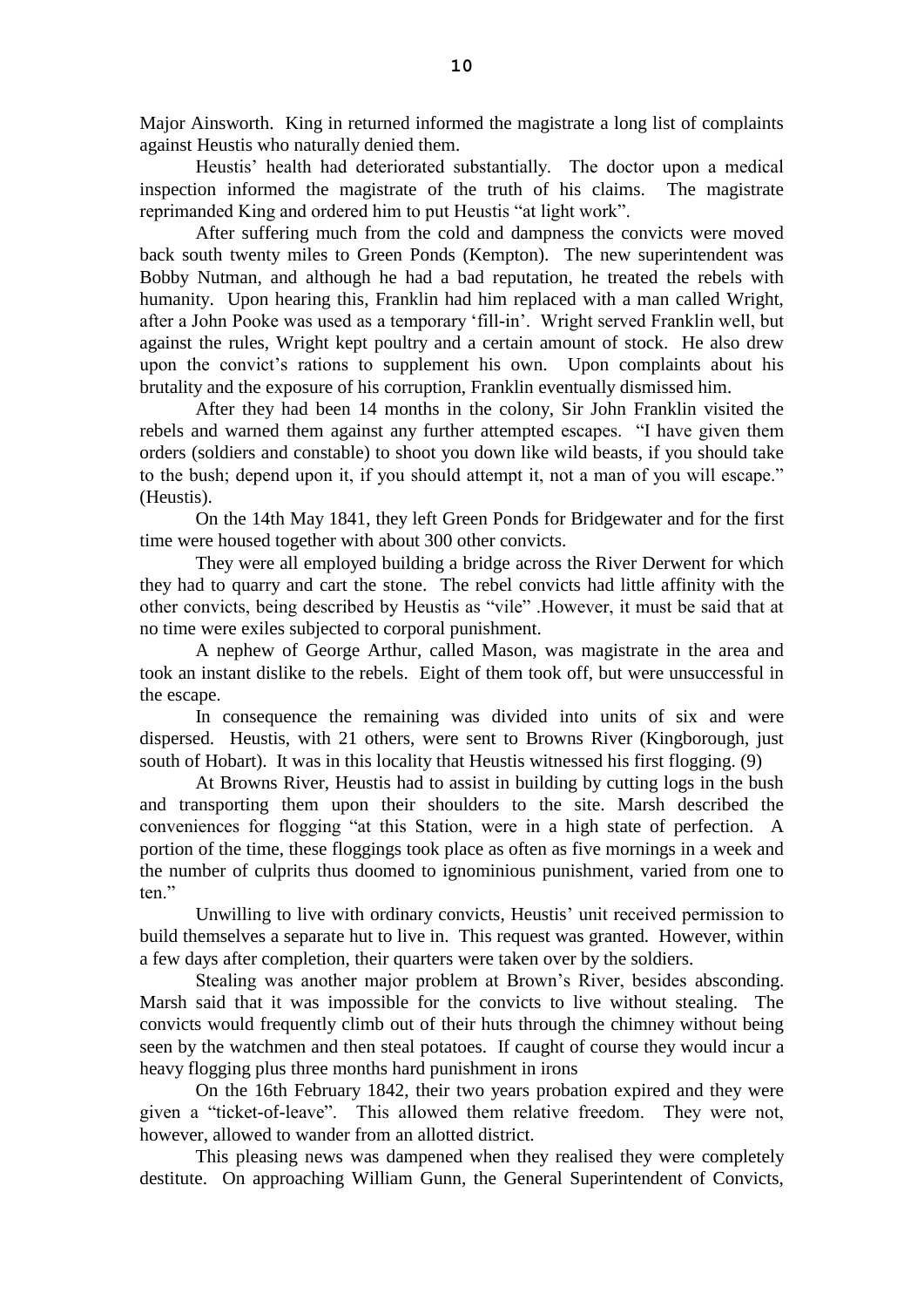Heustis was informed that it was not the government's concern. Consequently Heustis and his companions headed towards Launceston, camping on the way. Near Oatlands, a large landowner, R. Kermode, who owned the property, Mona Vale, employed them with another 28 rebels who were engaged there.

Kermode treated them reasonably well. He supplied them with clothing, beds and provisions at agreed prices for which he would be paid in grain at the market price. After the harvest, they left. Heustis went to Campbell Town where he was then employed in making winnowing machines. He also turned his attention in making shingles. During the course of this employment he was robbed of his meagre possessions by bushrangers.

Heustis then teamed up with fellow American, Elon Fellows. They gained employment on a property on the South Esk River owned by a Mr Benton.

Towards the end of February, the wale-ship *William Hamiton* of New Bedford, sailed into Hobart. On board was Charles P. Heustis, brother to Daniel.

The brothers met at Campbell Town, all the time being watched by the suspicious police, fearing an escape attempt by Daniel. Charles, after visiting his brother, left and returned to the U.S.

On two occasions, Heustis was called upon to assist in capturing bushrangers who were plundering the Campbell Town district. The bushrangers in the first instance were Jeffs and Conway. They were captured by two of the rebels, Aaron Dresser and Stephen Wright, who besides receiving a substantial reward also received their freedom.

The second instance, the bushrangers involved was Martin Cash and his companions, Kavanah and Jones.

In 1843, Sir John Franklin handed the reigns of power to his successor, Sir John E. Eardley Wilmot.

It was while Sir John Eardley Wilmot was attending a cattle show at Campbell Town that Mr Kermode of Mona Vale promised to speak to the Lt-Governor on Heustis's behalf.

Wilmot favoured strongly Kermode's pleas for a pardon. Consequently a petition was drawn up and signed by leading citizens on behalf of the Canadian/American exiles.

Another Midlands land owner, Robert Taylor of "Valleyfield" spoke on behalf of another exile, that of Chauncey Bugy (sic), whose real name was Bugbee. He married a local girl (convict) by the name of Eliza Hughes and their descendants still live on the island today.

Heustis, however, was impatient to begone and not waiting for the result of the petition, laid plans for an escape.

Twenty men with the same intention, assembled at Stoney Boat Harbour on the east coast to be taken off on an American whaler that Heustis and his companion, James Pierce, had arranged.

Their plans were destroyed when a government armed vessel appeared together with the whaler. Nothing happened for several days, with the intending absconders waiting on the beach with the whaler sadly sailing around, closely watched by the government vessel.

In the end, some constables visited the 20 men and took them to Swanport, where they were charged in attempting to escape.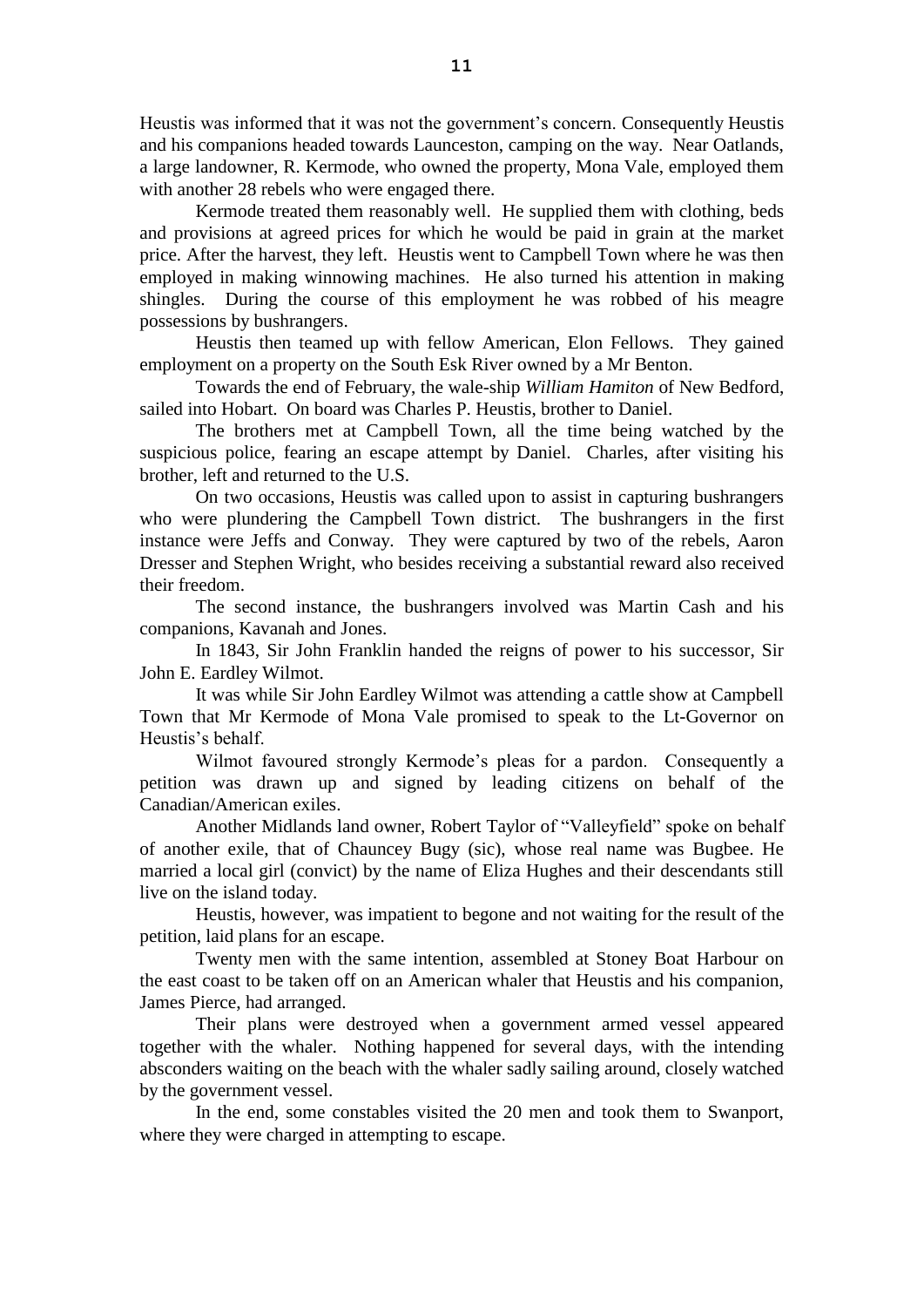Little came of it, however, and Heustis was sent back to Campbell Town and took a job of fencing. He continued for some time in this occupation, except for a twelve week break, when he was again called upon to look for bushrangers.

On the 20th October 1844, he received news that he had been pardoned by the Queen. On the 1st Jan 1845, he left Campbell Town to go to Hobart Town.

Heustis wrote: "My inmost soul danced with joy and but for the sad reflection that so many of my brave comrades still pined in the land of slavery, I should have been supremely happy."

Heustis boarded the ship, *Steiglitz* of 390 tons and said farewell to VDL. He wrote: "Mount Wellington alone was seen towering above the ocean. I gazed upon this last landmark of misery's abode until it was lost in the darkness of night. Adieu, detested land of unmitigated wretchedness!" Heustis's comrade, Robert Marsh wrote, "the appalling history of unmitigated suffering, on that detestable prison island." They left behind a corrupt, inefficient, cruel system, which tolerated the victimization of the weaker by officials. This was accurately described by James Syme in his *Nine Years in Van Diemen's Land,* in which he stated, "the lash was too frequently deemed requisite by the magistrates to keep the gang under any tolerable subjection, but it did not deter those restless and turbulent spirits from fresh outrages and insubordination, and such frequently occurred."

Samuel Snow wrote: "We had seen misery in all of its varied forms; we had seen how prone man is to tyrannise over his brother, when clothed with 'brief authority', and we had learned to cherish the institutions of our own beloved country, our native land. We had thought of the moral influence exerted upon he minds of children of the free population by being associated with, and surrounded by so many of the most vicious human beings the world ever saw; we had in countless instances seen TOTAL DEPRAVITY PERSONIFIED."

Daniel Heustis eventually returned to the USA where he travelled extensively.

Linus Miller left in September 1845 lamenting the fact he was leaving many of his comrades behind him.

All remaining prisoners were eventually pardoned. Some of the exiles, such as Calvin Matthews petitioned the Governor through the agency of the American Consul in Tasmania, Elisha Hathaway. Hathaway was born in Boston, Massachusetts and left in February 1854 after given a farewell dinner on  $3<sup>rd</sup>$  Feb held in the Legislative Council Chamber with sixty guests, presided over by Sir Richard Dry. (10)

William Gates once free together with comrade Riley Whitney, walked to Hobart where they took a small schooner which in turn took them to Melbourne. Gates and Whitney took up shearing 150 miles inland from Melbourne and once the shearing season was finished, shepherding. With money saved, they returned to Melbourne, found a vessel that took them to Sydney and from there back to America to New Bedford on the whaler, *Kingston.*

Fellow rebel, John B. Tyrell returned to Upper Canada and became a cheesemaker. Twenty six of them returned to America on the whaler *Steiglitz* which took them to Hawaii and from there they found their own way back to the mainland of the USA.

Over eighteen months most of the others made it to America and Canada. A number had difficulties in returning and were still in VDL well into 1845.

Only a few chose to remain, one was Jacob Beemer, (vessel, *Canton*) who started a family in Tasmania's lower central tableland. He was great great grandfather of Hazel Hawke, wife of ex Australian Prime Minister Bob Hawke. Beemer was not a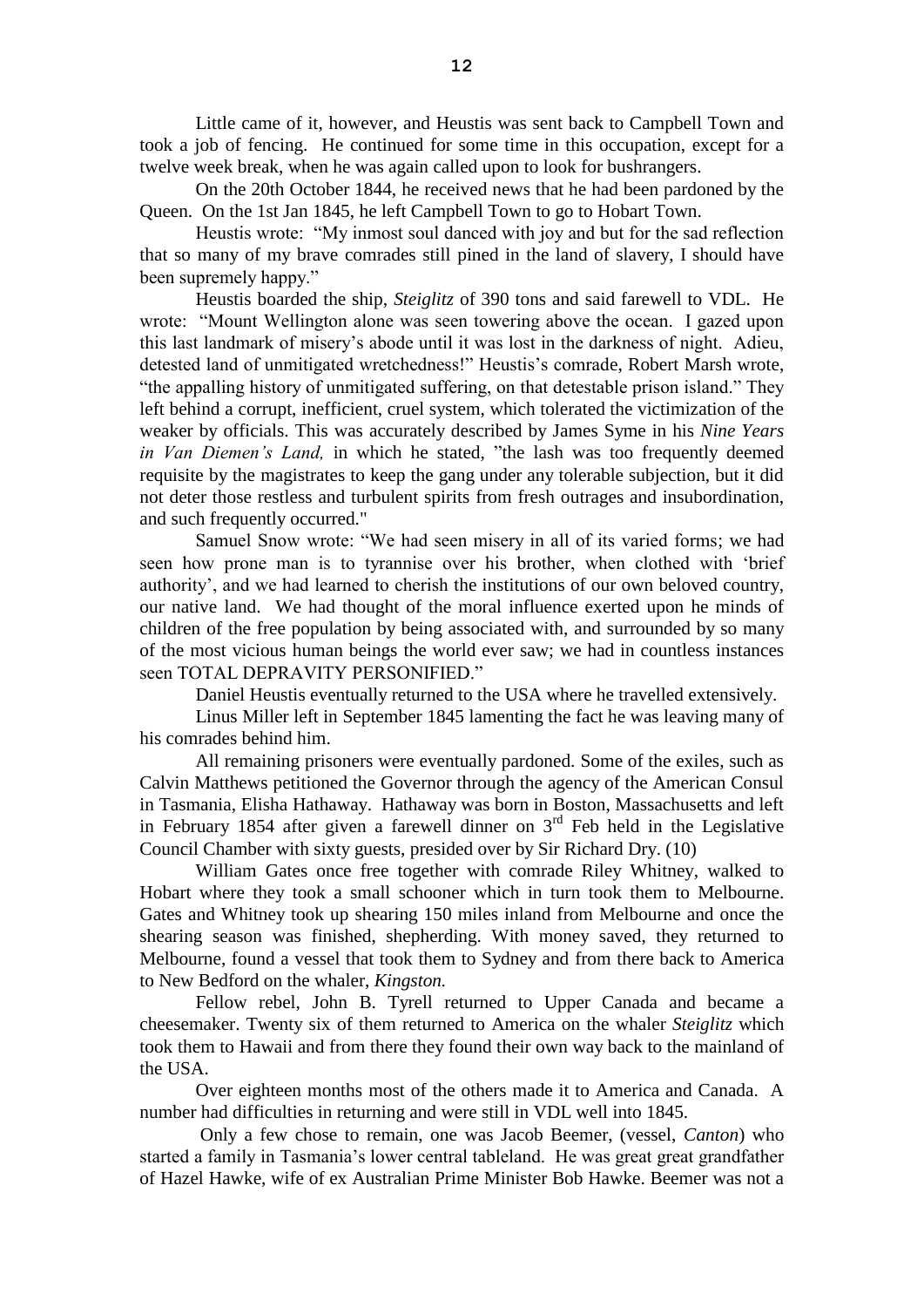genuine 'rebel'. Indeed, he hoped to use the movement to his own devious ends, in other words to obtain 'loot' in the form of a reward, he being an informant. His plan backfired, however, when he was convicted and transported with the others. Beemer spent his entire time in VDL in fear of his own life. There is little wonder he chose to remain in Tasmania rather than to return to North America.

Two others were Chauncy Bugbey who married Sarah Hughes, a convict, in St Andrews, Campbell Town and Robert Collins, who married Catherine Gaffrey. Both arrived on the vessel, *Buffalo*. John Dean, who was actually sentenced for murder, and who arrived on The *Buffalo*, died at Impression Bay, Tasman Peninsular in 1885.

#### END

FOOTNOTE: There were two memorials to the affair in Hobart, both at sites unrelated to the exiles. The first, located near the terminal at Sandy Bay Beach was unveiled in September 30, 1970, by the Hon. Douglas Harkney, Canada's former Minister for Defence. There is no mention of Americans being involved on the inscription. This was removed by the Hobart City Council for a number of years, then it was re-located on the  $16<sup>th</sup>$  February 2015 with the same wording, to a new site in Sandy Bay closer geographically to where the exiles were put to work. It was unveiled by the assistant High Commissioner of Canada and the Lord Mayor Hobart, Sue Hickey.

The second Memorial, unveiled December 12, 1995 is located at Princess Park, Battery Point. During the unveiling a Canadian French song of what appeared to be of suffering was sung, despite the fact the memorial deals with the Upper Canadian exiles and not the Lower Canadian rebellion.

Both mention 92 exiles, but we have seen that there were actually 93, but one died, Asa Priest, on the way out. We have also learnt that a number of these were sent for desertion and civil offences and should not be classed as political exiles.

We must view the situation in the times of the day. It was an uprising by mainly foreigners and they were subjected to the laws of the land they invaded. The Americans did not consider themselves exiles, but rather illegal transportees.

In Campbell Town, in the midlands of Tasmania, there is an array of paved bricks situated along Main Street. A number of them contain the names of the exiles and the ship that they came on. See pics below.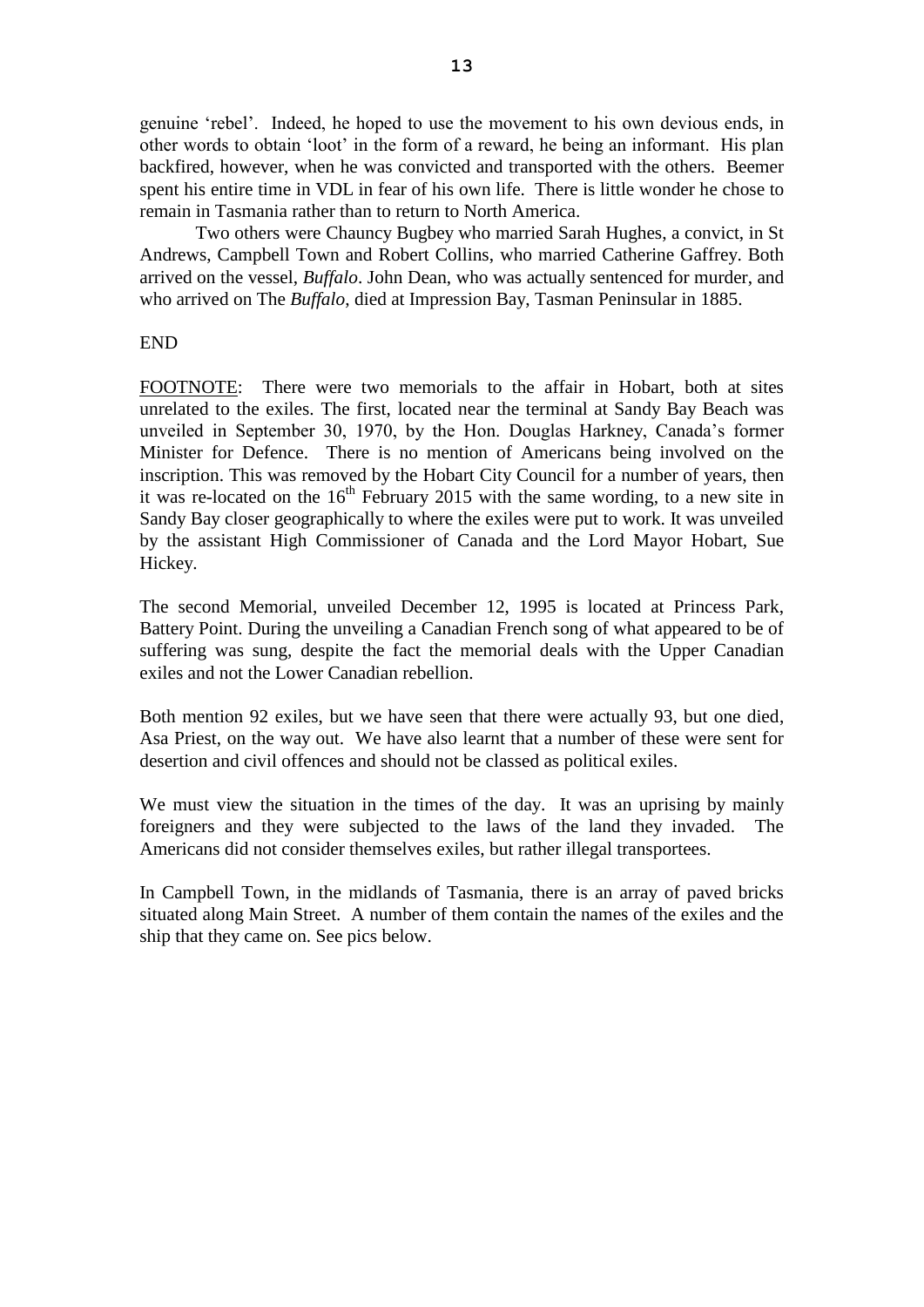

February 2019.

\* excellent source for full material on James Gemmell is a work by Stuart Scott Ph.D. (2007) Inquiries: stupat@worldnet.att.net

## APPENDIX

1. Papineau, fled to the United States after the unsuccessful uprising. He lived in Paris, but returned to Canada in 1845 after an amnesty was granted. He died in Quebec in 1871.

2. If it was not for the violent actions of his opponents, McKenzie's future rebellion may not have occurred. A pack of young loyalists broke into his office and destroyed the presses. As a consequence, MacKenzie was awarded 3,000 pounds in damages.

3. P. 328 of Head's narrative. See sources.

4. Indeed the United States authorities did much to suppress them, out of necessity. McKenzie was imprisoned for his part in instigating the raids.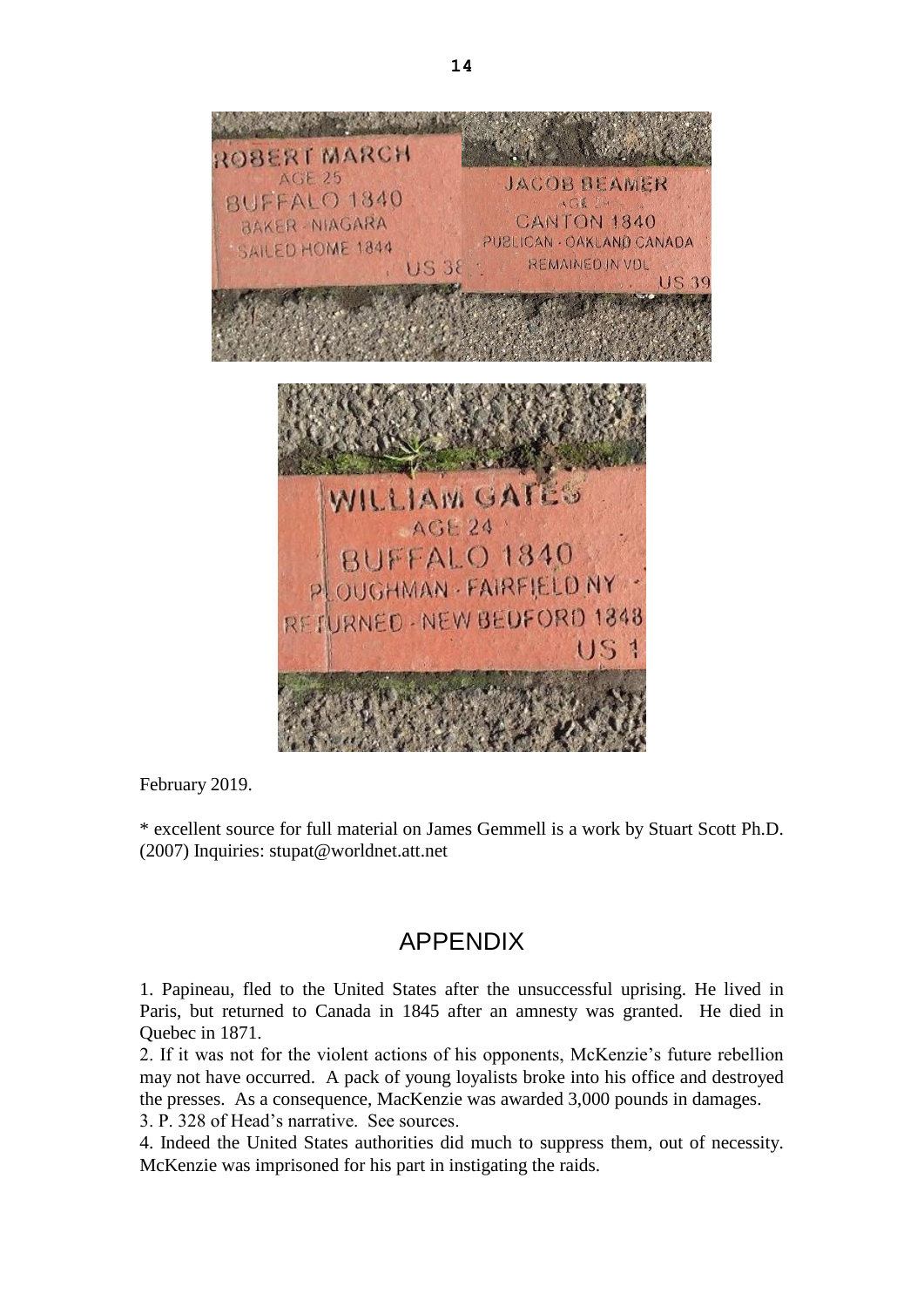5. In his narrative. See sources.

6. Kathleen Fitzpatrick. Her "Sir John Franklin in Tasmania." (1837-1843. P. 15.

7. As described by early historian John West. P.174 of his book.

8. P. 72-73 of Marsh's narrative. See sources.

9. P. 114 of his narrative.

10. Hobarton Guardian  $8^{th}$  Feb 1854. P.3 C. 6.

 $-000$ 

### MAJOR SOURCES

On the history of the Canadian rebellion: The Encyclopaedia Britannica; also History of the World (VolXX11) P. 334-339. (The Times London 1908).

On McKenzie's attack on Toronto: "A Narrative" by Sir Francis. B. Head. (London 1839)

On the rebels: "Recollection of life in Van Diemen's Land" by William Gates (Parts 1 & 2) as held by the Tasmanian Crowther Collections, State Library, Hobart Tasmania.

"The History of Tasmania" - John West. London 1852.

"Patriot Exile" by Robert Marsh. (Buffalo USA 1847).

"Narrative of Captain Daniel D. Heustis." (Boston 1847).

Thesis "North American Political Prisoners" (1966) - Mary Gordon Milne.

Dairies recording the ordeal of the exiles are from the pen of William Gates, Daniel Heustis, Robert Marsh, Linus Miller, Samuel Snow, Benjamin Wait and Stephen Wright.

Interesting reading:

"Canadians in Australia" by Jim Bennett and Ian Fry, pages 8-12. Published 1995, inquiries: PO Box E336, Queen Victoria Terrace, ACT 2600.

"The Patriot Game. New Yorkers and the Canadian Rebellion of 1837-1838" by Stuart Scott.

"To the Outskirts of Habitable Creation" (Americans and Canadians transported to Tasmanian in the 1840s). by Stuart D. Scott.

"Forgotten Patriots" - John Cahill (1998).This book deals, also, with the French Canadian convicts.

"Tales of Old Tasmania" by Coultman Smith. (This book contains a chapter on the 'Rebels').

"Canadian/American exiles in Van Diemen's Land by Reg. A. Watson (booklet).

"Canada's rebels in Van Diemen's Land" by Reg. A. Watson. (Australian Heritage Magazine, Spring edition, 2008).

WEBSITE: www.1837 rebellion.net